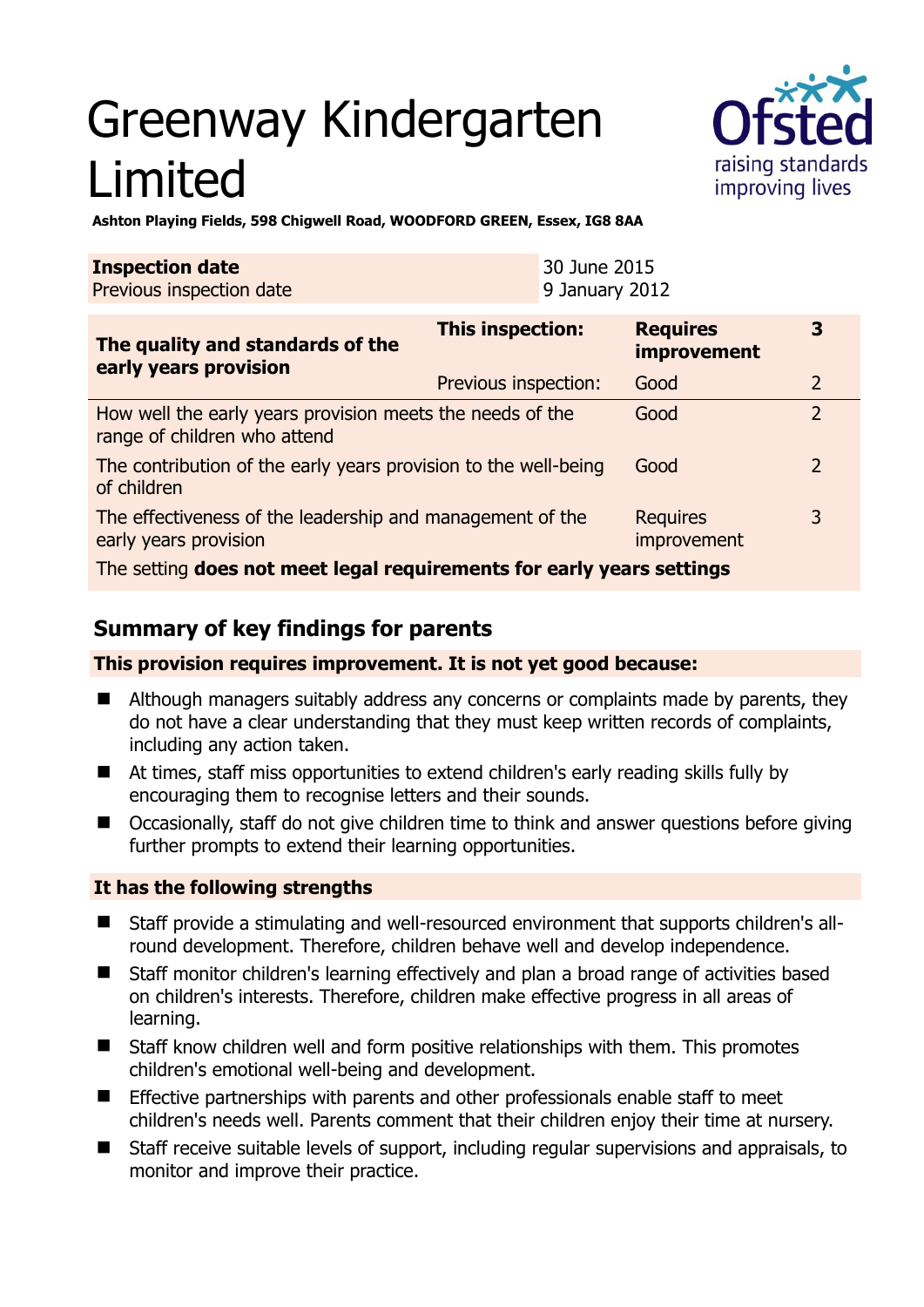# **What the setting needs to do to improve further**

#### **To meet the requirements of the Early Years Foundation Stage the provider must:**

**E** ensure written records for all complaints made by parents, including their outcome, are maintained as required.

#### **To further improve the quality of the early years provision the provider should:**

- strengthen children's understanding of letters and their sounds to extend their early literacy skills and prepare them for school
- allow children sufficient time to develop their thinking and problem-solving skills to support their mathematical and language development further.

#### **Inspection activities**

- The inspector spoke to a selection of parents during the inspection and took account of their views.
- The inspector observed children's activities, indoors and outdoors.
- The inspector undertook a joint observation with the manager.
- The inspector sampled a range of documentation, including records of children's learning, safeguarding policies and logs, confirmation of staff checks and staff development files.
- The inspector talked to staff and children at appropriate times during the inspection.

#### **Inspector**

Lisa Cain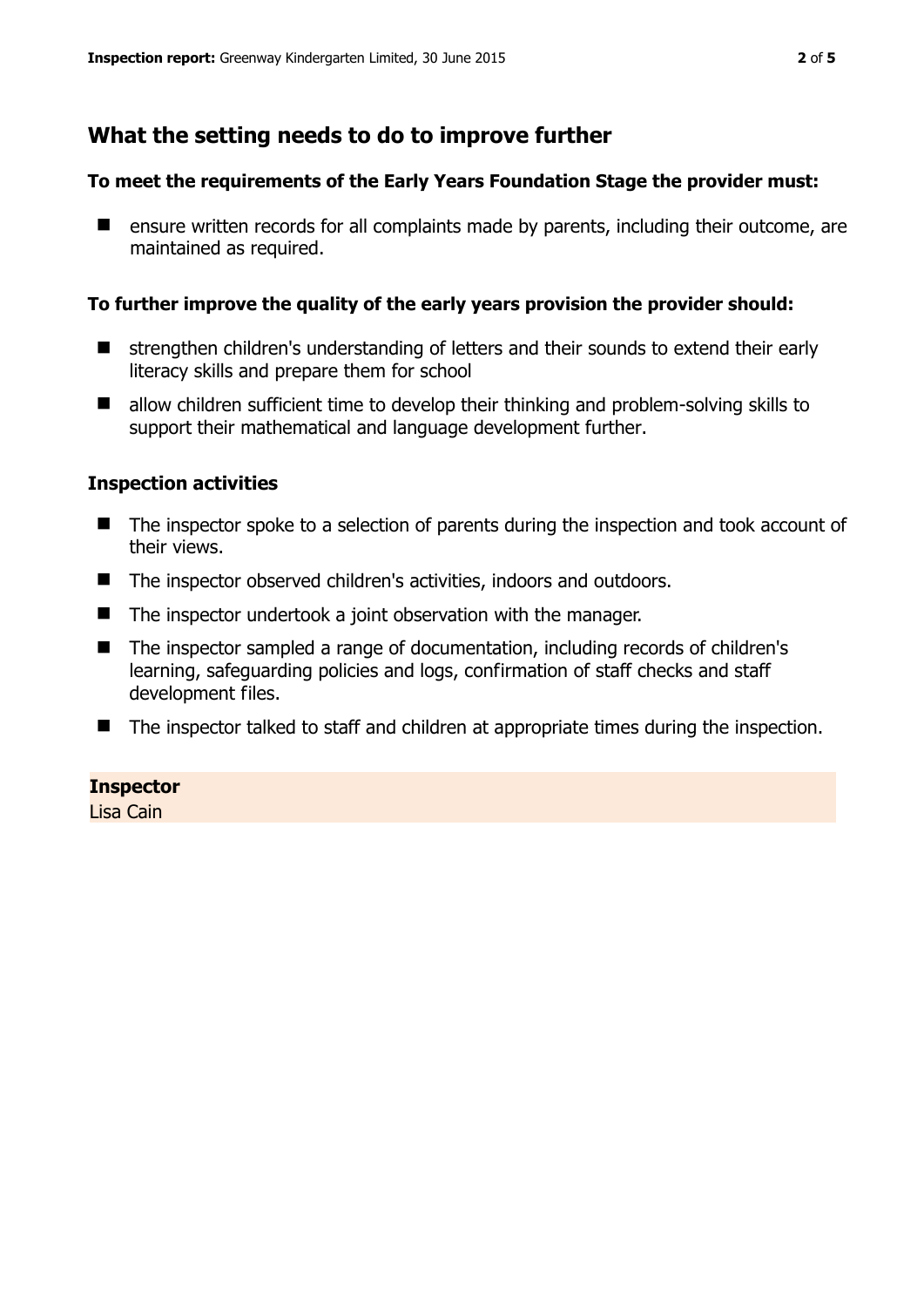## **Inspection findings**

#### **How well the early years provision meets the needs of the range of children who attend. This is good**

Staff effectively promote children's learning and development. For example, they extend children's early reading skills during daily routines by encouraging them to find their names during registration. However, staff miss opportunities to strengthen children's understanding of letters and their sounds further during this time. Children are enthusiastic and keen to explore and investigate. For example, during a floating and sinking activity, children search the room with excitement, keen to find different objects that might sink or float. This effectively develops their problem-solving skills. Staff interact well with children, although at times they not always give children sufficient time to process their thoughts and respond to questions to extend their language skills further. Overall, staff provide children with challenging learning experiences. Children listen attentively and follow instructions well. Therefore, they gain the necessary skills for their future learning.

#### **The contribution of the early years provision to the well-being of children is good**

Staff implement an effective key-person system to ensure that children form secure attachments and develop positive relationships. Children are confident and develop a strong sense of belonging. They receive regular praise from staff, which boosts their selfesteem. Children learn to be independent during snack times and benefit from nutritional foods, such as a variety of fruits and healthy cereals. Staff encourage children to participate in daily physical activities to effectively promote their health and well-being. For example, children enjoy running, exploring with water and sand, and playing in the mud kitchen. Staff ensure children are kept safe, well protected and drink plenty of water during warmer weather.

#### **The effectiveness of the leadership and management of the early years provision requires improvement**

All staff have undergone suitability checks prior to their employment and are knowledgeable about procedures to follow in order to safeguard children. The manager suitably addresses any concerns or complaints that may arise from parents to promote children's safety and well-being. However, she does not consistently keep written records of all complaints, including their outcome. Despite this, the manager implements a suitable process to review the quality of the provision and works with parents to identify areas for improvement. She monitors children's progress overall and supports staff to identify any gaps in children's learning. Staff attend regular training to update their knowledge, including on how to effectively introduce sign language to support children with communication needs and improve their learning outcomes.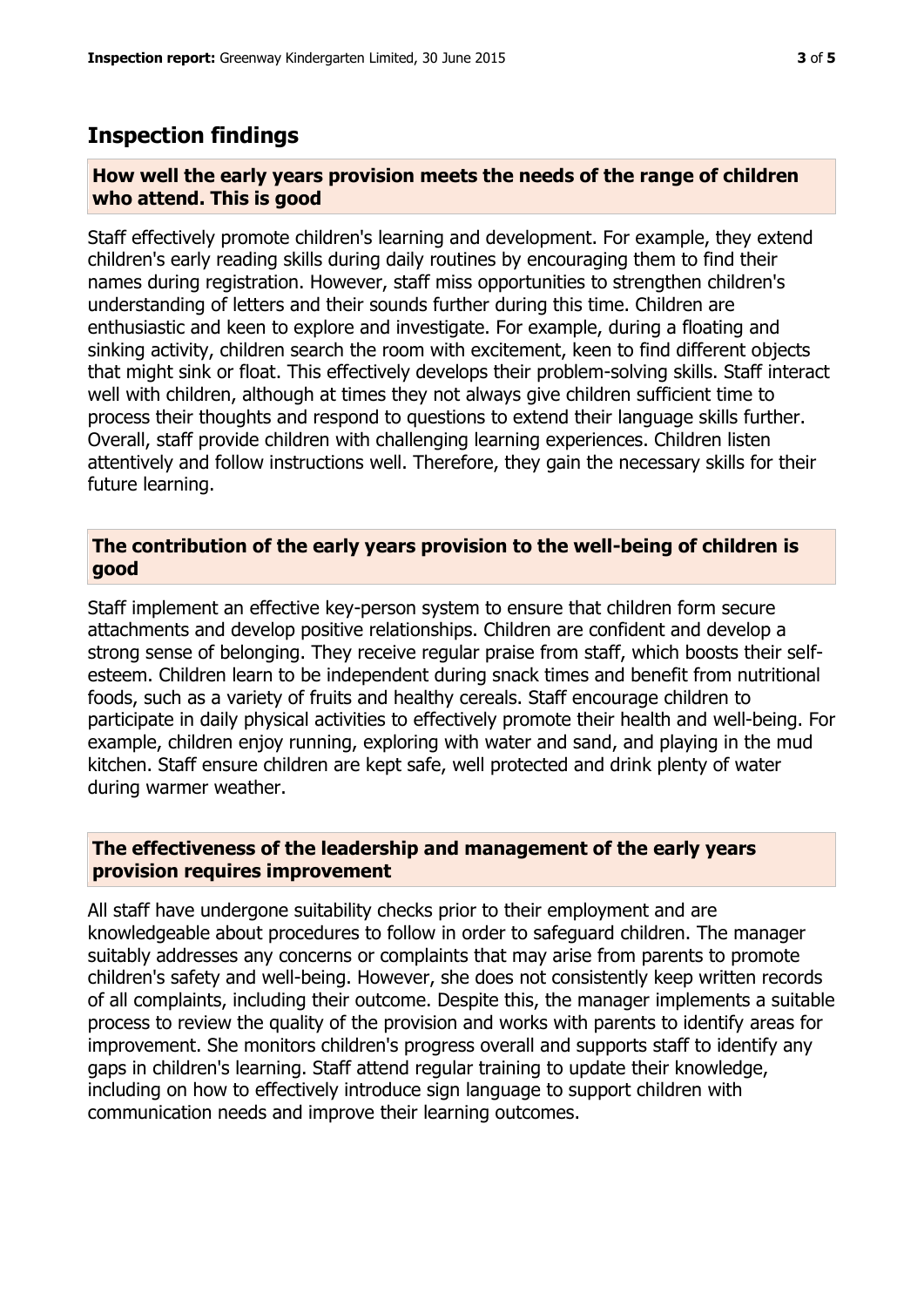## **Setting details**

| Unique reference number       | EY430468                  |  |
|-------------------------------|---------------------------|--|
| <b>Local authority</b>        | Redbridge                 |  |
| <b>Inspection number</b>      | 823609                    |  |
| <b>Type of provision</b>      | Sessional provision       |  |
| <b>Registration category</b>  | Childcare - Non-Domestic  |  |
| <b>Age range of children</b>  | $2 - 5$                   |  |
| <b>Total number of places</b> | 115                       |  |
| Number of children on roll    | 74                        |  |
| <b>Name of provider</b>       | Greenway Kindergarten Ltd |  |
| Date of previous inspection   | 9 January 2012            |  |
| <b>Telephone number</b>       | 0208 505 6987             |  |

Greenway Kindergarten registered in 2010. It operates from two buildings within Ashton Playing Fields, Woodford Bridge, in the London Borough of Redbridge. It is open each weekday from 9.15am to 12.45pm and additionally from 12.45pm to 2.15pm for lunchtime club, for 38 weeks of the year. The provider is in receipt of funding for free early education for children aged two and three years. The provider employs 27 members of staff, 19 of whom hold appropriate early years qualifications to at least level 2. There are also additional teachers for music, French and ballet sessions.

This inspection was carried out by Ofsted under sections 49 and 50 of the Childcare Act 2006 on the quality and standards of provision that is registered on the Early Years Register. The registered person must ensure that this provision complies with the statutory framework for children's learning, development and care, known as the Early Years Foundation Stage.

Any complaints about the inspection or the report should be made following the procedures set out in the guidance 'Complaints procedure: raising concerns and making complaints about Ofsted', which is available from Ofsted's website: www.gov.uk/government/organisations/ofsted. If you would like Ofsted to send you a copy of the guidance, please telephone 0300 123 4234, or email enquiries@ofsted.gov.uk.